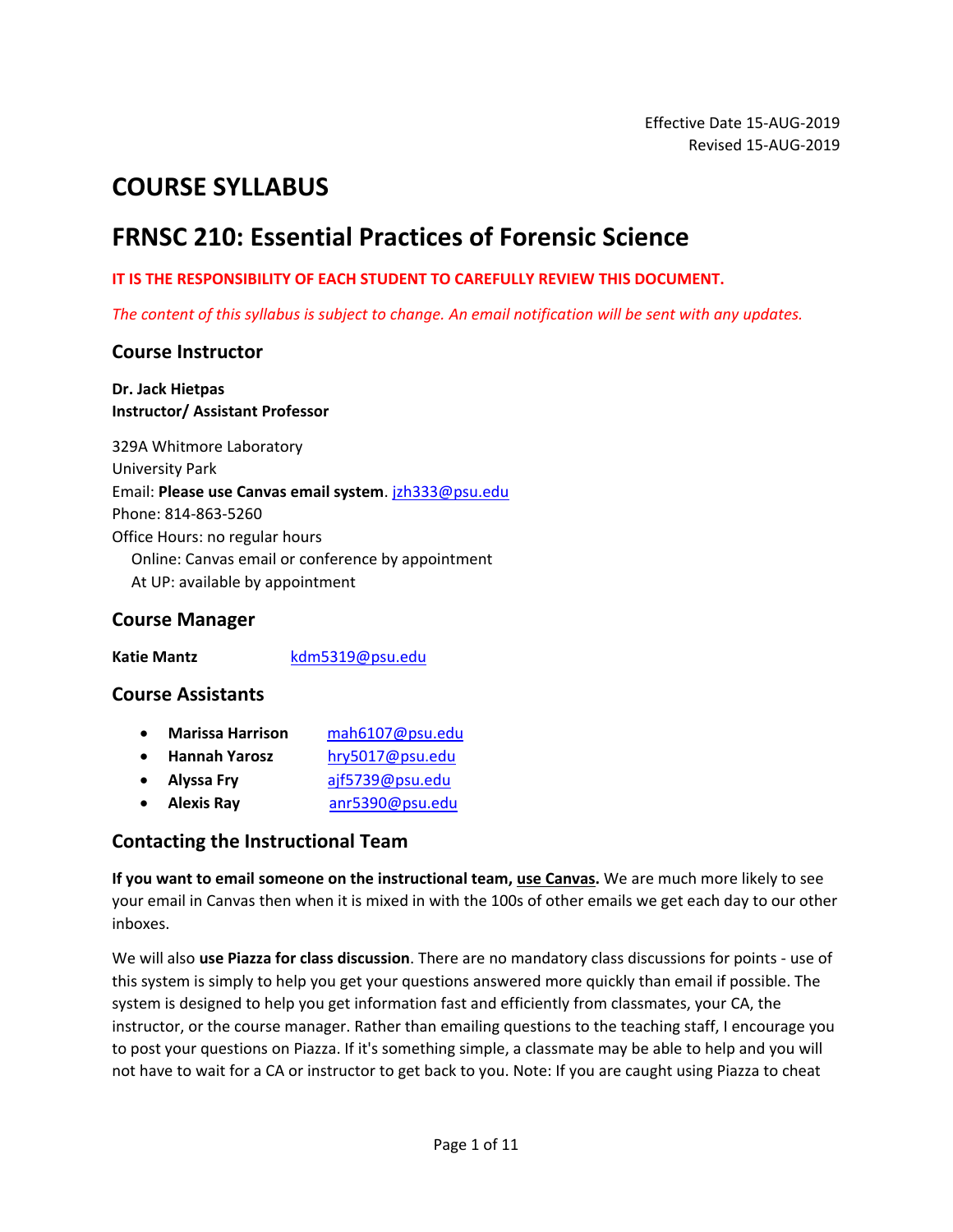(asking flat out for answers), you will be brought up on academic integrity charges. If you have any problems or feedback for the developers, email [team@piazza.com.](mailto:team@piazza.com)

# **Required Course Materials**

• **Principles and Practice of Criminalistics: The Profession of Forensic Science.** Keith Inman and Norah Rudin. CRC Press 2000. ISBN 9781420036930

- There are e-book versions of this text available online. You can rent it for as low as \$30 for six months here: [https://www.crcpress.com/Principles-and-Practice-of-Criminalistics-The-Profession](https://www.crcpress.com/Principles-and-Practice-of-Criminalistics-The-Profession-of-Forensic-Science/Inman-Rudin/p/book/9780849381270)[of-Forensic-Science/Inman-Rudin/p/book/9780849381270](https://www.crcpress.com/Principles-and-Practice-of-Criminalistics-The-Profession-of-Forensic-Science/Inman-Rudin/p/book/9780849381270) I am unsure if you can highlight or make notes using their e-reader. You can also buy the book online or in the bookstore.

- **Plugable USB 2.0 Digital Microscope** with Flexible Arm Observation Stand. Compatible with Mac, Windows, and Linux. 2 megapixel with 10x-250x magnification range. This is available through Amazon.com. The link for the item is: [https://www.amazon.com/Plugable-Microscope-Flexible-](https://www.amazon.com/Plugable-Microscope-Flexible-Observation-Magnification/dp/B00XNYXQHE/ref=sr_1_1?ie=UTF8&qid=1482496892&sr=8-1&keywords=plugable+digital+microscope%20)[Observation-Magnification/dp/B00XNYXQHE/ref=sr\\_1\\_1?ie=UTF8&qid=1482496892&sr=8-](https://www.amazon.com/Plugable-Microscope-Flexible-Observation-Magnification/dp/B00XNYXQHE/ref=sr_1_1?ie=UTF8&qid=1482496892&sr=8-1&keywords=plugable+digital+microscope%20) [1&keywords=plugable+digital+microscope](https://www.amazon.com/Plugable-Microscope-Flexible-Observation-Magnification/dp/B00XNYXQHE/ref=sr_1_1?ie=UTF8&qid=1482496892&sr=8-1&keywords=plugable+digital+microscope%20)
- **Instructor provided reading** and websites on CANVAS
- **Microsoft Word**. As a Penn State student you have free access to Word using office365.psu.edu.
- **Access to a scanner**. Handwritten case notes must be scanned using a scanner (no photos, no mobile phone scanning apps). If you do not have one, find the nearest scanner on campus.
- **pdfmerge.com**. You may need to use this website or a similar website to coalesce individual pages of your case notes into one cohesive document for submission.

## **Recommended Reading (not required)**

- Langford M, Fox A, Smith S. Langford's Advanced Photography: The Guide for Serious Photographers. Focal Press - Elsevier.ISBN: 978-0-240-52191-6
- De Forest PR. Crime Scene Investigation. In: Sullivan LE, Rosen MS, editors. Encyclopedia of Law Enforcement, Volume 1: State and Local. Thousand Oaks: SAGE Publications, 2005, p. 111-‐116. (ISBN: 9780761926498).
- De Forest PR. Foundations of Forensic Microscopy. In Saferstein R, editor. Forensic Science Handbook: Volume I. 2nd ed. Upper Saddle River: Prentice-‐Hall, 2002. (ISBN: 9780130910585) Chapter 5.
- Instructor provided reading and websites on CANVAS.

## **Introduction**

You should have completed FRNSC 100 (Introduction to Forensic Science), CHEM 110, and CHEM 111, which are the prerequisite courses for FRNSC 210. You should also be familiar with Penn State's online course delivery system. This course is offered online only and accessible via CANVAS. Successful completion of FRNSC 210 is required before entrance into the remaining Forensic Science major courses. This course is designed to prepare students for entry into the undergraduate forensic science program by providing theory and knowledge essential to success in the 400 level forensic science courses and in the profession of criminalistics/forensic science. The associated skills and abilities will be further developed in later courses of the forensic science program. In this course, students will learn essential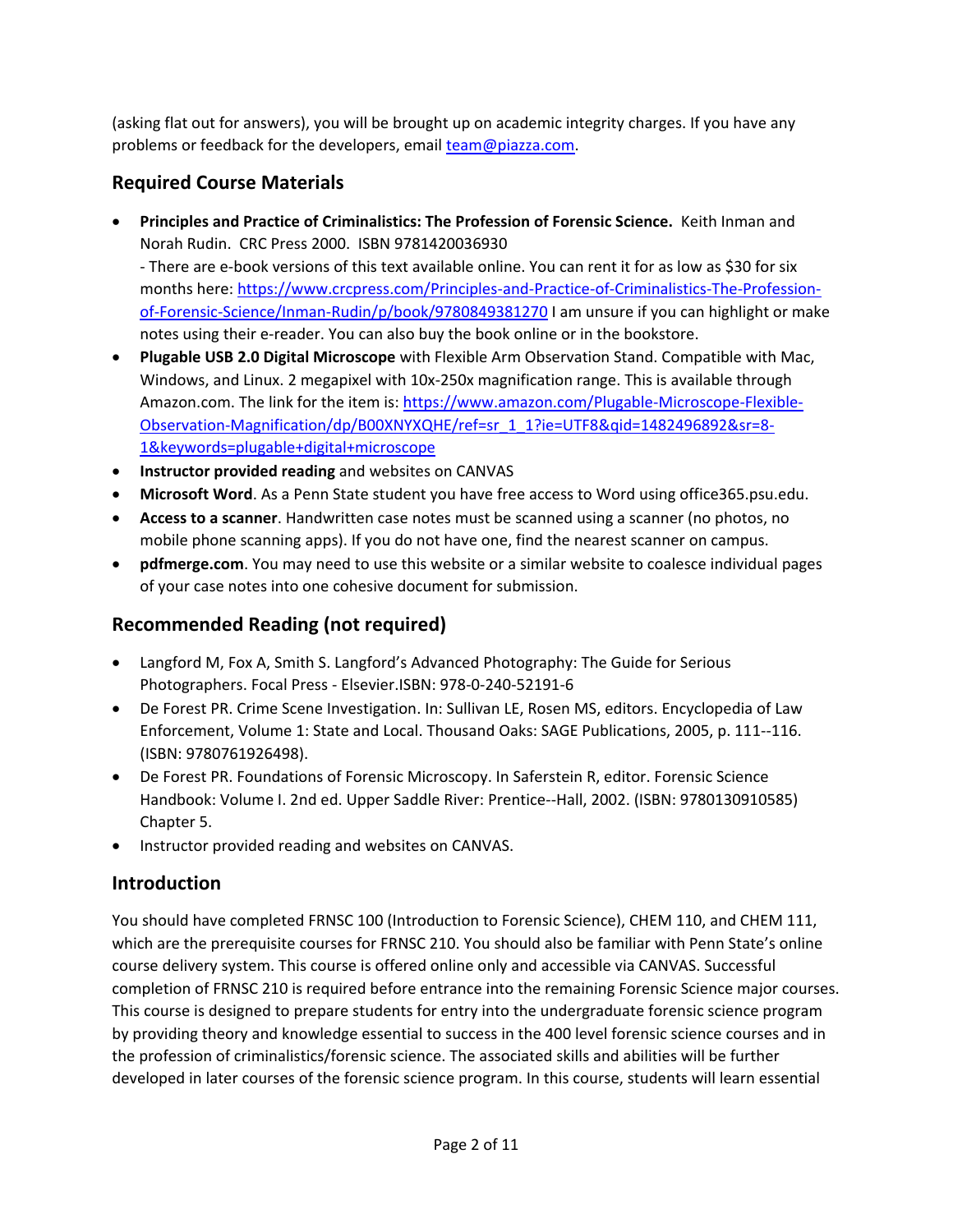principles of criminalistics. The necessity of an objective, rigorous scientific approach in forensic investigation will be stressed.

### **Overview**

The course is broken into two major sections:

- **Part 01** Ethics, history, accreditation/certification, observation, documentation, and communication
- **Part 02** Light, optics, microscopy, and photography. These topics will be utilized in your professional career as well as further explored during your forensic science curriculum at Penn State.

### **Goals**

- This course will prepare students in the fundamentals of criminalistics and forensic science, including the basic knowledge required to:
- Perform observations and documentation
- Describe the nature and origin of physical evidence
- Communicate difference of accreditation and certification and their importance of each in the lab
- Capture and preserve the physical evidence record by documenting observations using techniques that include measurements, notes, sketches, and photographs
- Describe federal rules of evidence and their importance for the expert witness
- Write or evaluate reports according to accreditation standards
- Explain foundational theories of light and optics used in photography and forensic microscopy
- Communicate results of analyses, examinations, and interpretations
- The primary aim of the course is to prepare students for in-depth courses in criminalistics and forensic science using an intensive, problem solving style as well as through reading, use of interactive websites, practical exercises, homework, quizzes, and exams.

### **Learning Outcomes**

- Upon completion of FRNSC 210, the student will be able to:
- Communicate Kirk's philosophy of criminalistics and the importance of scientific philosophy in criminalistics
- Describe the purpose of professional organizations within forensic science
- List several professional organizations including several accrediting bodies
- Explain the terms of and organizations for quality assurance, quality control, accreditation, proficiency testing, ASCLD, and ASCLD-LAB
- Demonstrate the required ISO/IEC 17025 and ASCLD-LAB criteria for taking notes at a crime scene or in the laboratory
- Perform various measurement methods used at crime scenes and on evidence in the laboratory
- Describe accuracy, precision, uncertainty of measurement, and margin of error
- Document observations using techniques that include measurements, notes, sketches, and photography
- Explain the proper preparation and maintenance of case folders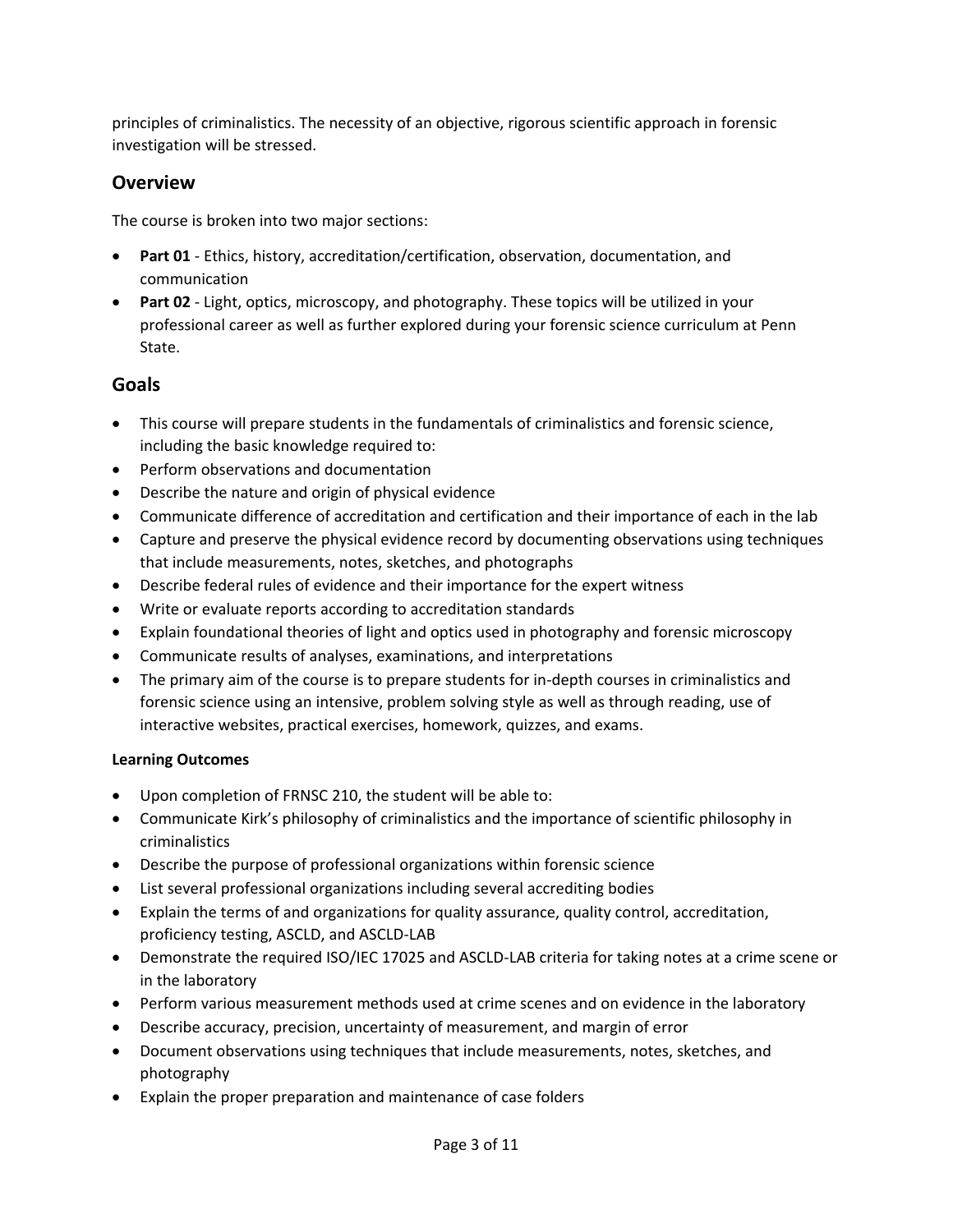- Describe the importance of evidence integrity and chain of custody, and demonstrate its use
- Explain resolution and magnification in visible light images including calculating focal length
- Ask the right question for the case
- Describe different microscopes and their uses in a crime lab including advantages and limitations
- Describe fundamental theories of light, microscopical illumination, image formation, and aberrations of optical lenses and their corrections
- Explain the use of and relationship between aperture, shutter speed, and ISO in capturing a properly exposed image
- Describe color temperature and how it affects a captured image and the apparent color of an object
- Explain proper exposures for different lighting conditions
- Describe and employ proper methods for communication of results of analyses, examinations, and interpretations

### **Expectations**

The following summarizes the expectations for this online course:

#### *The Instructor will:*

- Provide clear and concise information on all assignments and assessment methods through weekly taped lectures and email correspondence
- Respond to queries within 48 hours via email
- Treat all students fairly and respectfully
- Do everything reasonably possible to facilitate learning
- Uphold the level of academic excellence expected of all Penn State faculty
- Conduct them self respectfully in online discussions and contribute constructive relevant knowledge

#### *The Course Assistants will:*

- Respond to queries within 48 hours
- Treat all students fairly and respectfully
- Act as a liaison for the students and instructor for general requests and concerns
- Immediately contact the instructor if they are unable to adequately address a student's question or concern
- Conduct themselves respectfully in online discussions and contribute constructive relevant knowledge

#### *The Students will:*

- Be actively engaged in the course by reading and using the required textbooks and online resources
- Read course material assigned before engaging in homework, quizzes, exams, or exercises
- Be actively engaged in the course by interacting with the instructor, CA, and online classmates (when permitted)
- Communicate to instructors and CA via Canvas email
- Ask questions and/or ask for help if they do not understand a concept/topic/assignment/directions
- Attend voice thread sessions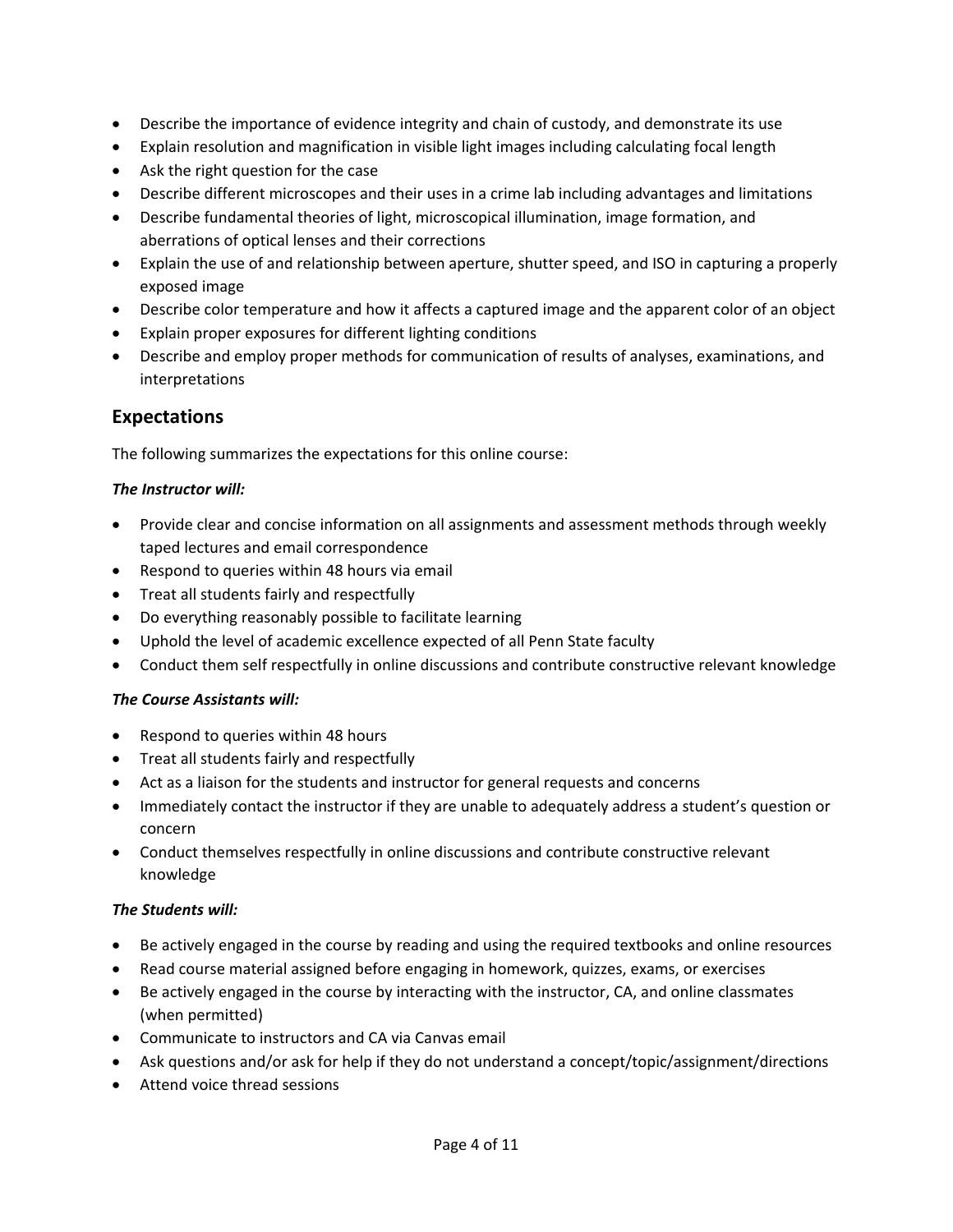- Be expected to be proactive and take responsibility for their education by reading ahead of anticipated material
- Be expected to maintain the highest levels of academic integrity, honesty, ethical behavior, and honor throughout the course
- Be familiar with the University and ECoS academic integrity policy, as well as the specific policies of this course. You will be expected to abide by these policies in both letter and spirit, and anticipate consequences of your actions should you choose to disregard these policies.
- Be expected to complete and submit all assessments by the date specified by the instructor or course assistant(s)
- Be expected to immediately notify both the instructor and your course assistant via email and/or Canvas if an unavoidable emergency prevents the timely submission of an assignment or completion of an assessment. The instructor will determine what constitutes an unavoidable emergency.
- Understand that late, incomplete, or missing assignments and/or incompletion of assessments will adversely affect their grade
- Conduct themselves respectfully in online discussions and contribute constructive relevant knowledge
- **Be expected to complete quizzes and examinations alone, individually, without assistance from other individuals or resources,** including notes, textbooks, electronic or digital or online resources, or other means of communication, etc.
- Be expected to submit her/his own work unless the instructor permits collaboration

# **Late Work Policy**

**Because the student has at least seven (7) days to complete homework, quizzes, and exercises, late submissions will not be accepted for full credit without PRIOR authorization from the Instructor.** Extensions may be granted for exigent circumstances if the instructor is informed ahead of time (documentation may be requested) and believes the extension is warranted. Not all circumstances may be considered exigent or worthy of delay by the instructor. Contact the instructor or your course assistant as soon as possible with any issues or concerns or if you have questions.

**If no authorization has been granted, quizzes and exams cannot be made up. You will receive a grade of zero** for missing quizzes and exams if you have not received prior approval from the instructor before the quiz or exam window closes.

If no authorization has been granted, **late assignments (homework and exercises - NOT quizzes and exams) will be deducted 10% for every 24 hours that passes from the due date up to 5 days late**. If your assignment is more than 5 days late, it will be marked with a 0. For example:

- If the homework assignment is due at 11:59pm on Monday night and you submit it at noon on Tuesday, you will have 10% (2 points) taken off your final grade for the late assignment. If you earn 17/20 for that assignment, your grade will be lowered to 15/20.
- If the assignment is due at 11:59pm on Monday night and you submit it at 12:00am on Wednesday morning, you will have 20% (4 points) taken off your final grade for that late assignment. If you earn a 17/20 for that assignment, your grade will be lowered to 13/20.
- The numbers for every day late: 2 points off for 20 point assignment, 5 points off for 50 point exercise, 10 points off for 100 points exercises, and 20 points off for 200 point exercises.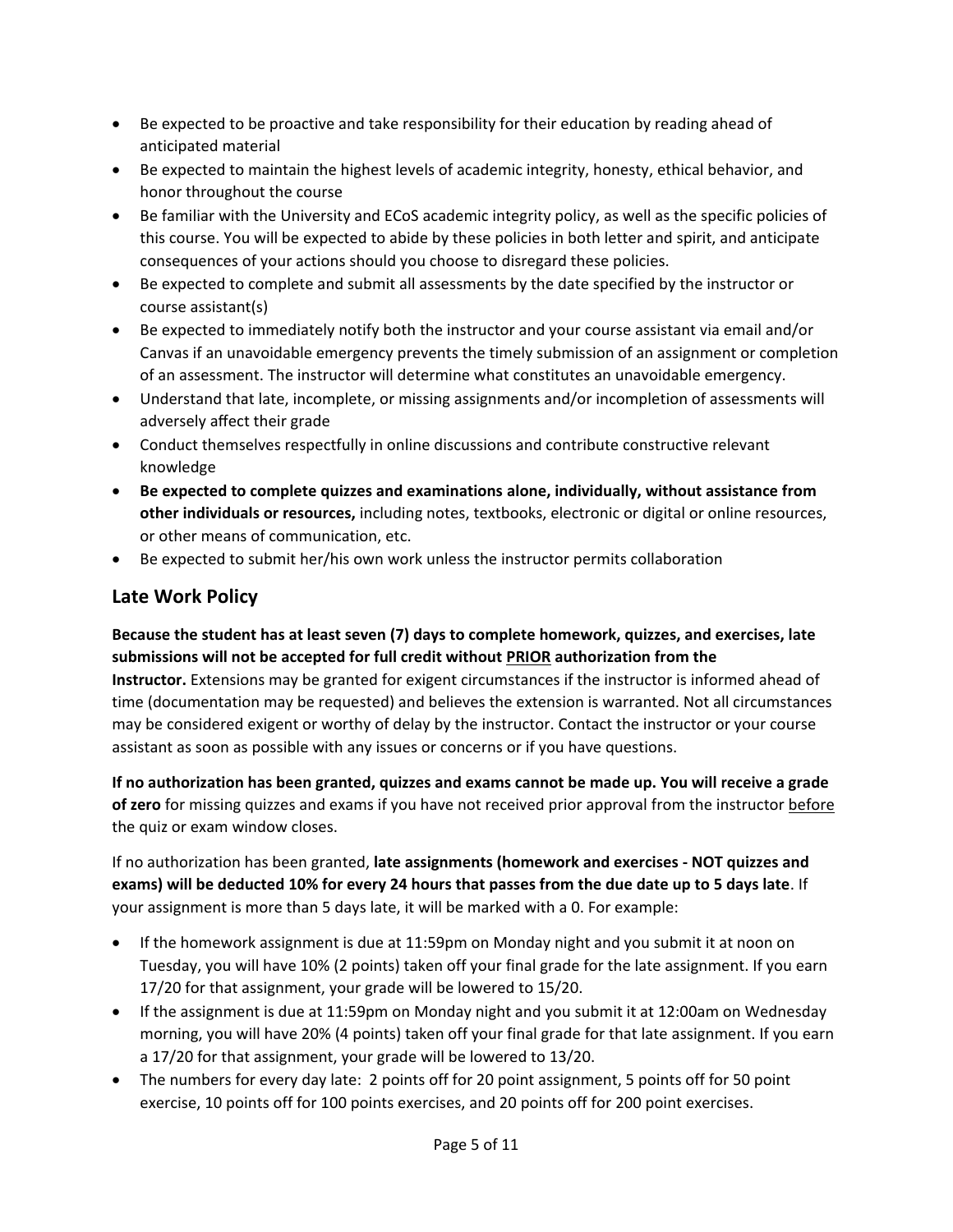• **NOTE: Late is late, whether that deadline is missed by 1 day, 1 minute, or 1 second.** If you choose to tempt fate and not upload your assignment until right before it is due, and you have an issue with Canvas or your internet, and the assignment does not get uploaded until after the deadline, it is considered late. The work is due at 11:59:00pm. Work submitted at 11:59:01pm or later is late. If this happens to you, and you choose to email a CA or instructor about the issue, we will remind you of the Late Policy in the syllabus and to manage your time more efficiently in the future so you do not end up in this situation again.

### **\*NO LATE WORK WILL BE ACCEPTED AFTER THE FINAL DEADLINE OF THE CLASS. THE USUAL POLICY FOR LATE WORK WILL NOT APPLY TO ANY WORK SUBMITTED AFTER THE LAST DUE DATE POSTED. ALL WORK MUST BE SUBMITTED BY THE LAST DUE DATE/DEADLINE GIVEN FOR THIS COURSE.\***

**Improperly submitted homework and exercises will be considered late until they are resubmitted properly.** Your CA cannot grade what they cannot read. It is YOUR responsibility to make sure that the work you submit is correct, legible, and accessible. It is not the fault of the CA, manager, or instructor to tell you if you have submitted something incorrectly, nor is it their responsibility to tell you (although we will try if we catch it). You alone are responsible for your work and the submission of your work. If you have questions about how to submit work or if it submitted properly or is viewable, email your CA to check for proper submission – give them *at least 24 hours* to respond. Some examples of improperly submitted work include:

- Wrong document title or file name on submission
- Blank or incomplete work on the assignment
- The wrong document was submitted
- Scans of the document are too faint or illegible
- The assignment was submitted as photos or mobile scans of the document instead of using a scanner
- The assignment was emailed to a CA instead of uploaded to Canvas
- The work was cut and paste into a text box instead of submitted
- The document submitted is not a Word document and/or is in an un-openable or corrupted format
- **If you use a Mac or Apple product, you MUST save and submit your work as a .doc, .docx or pdf in order for Canvas to recognize it. If you submit a .pages document, it will be considered late until it is submitted in one of the acceptable formats.**

### **Course Calendar**

### **\*Subject to Change\* - You will be sent an email if/when changes are made**

| Week | Date   | <b>Lecture Topic</b>              | *Assigned<br><b>Reading</b>      | <b>Exercise</b>            | **Exercise<br>Due Date |
|------|--------|-----------------------------------|----------------------------------|----------------------------|------------------------|
|      | 26-AUG | Introduction to<br>Criminalistics | PPC Chapters: 1,3,<br>Appendix F | ---                        | ---                    |
|      | 02-SEP | History                           | PPC Chapter: 2                   | EX. #1 Describe Photograph | 09-SEP                 |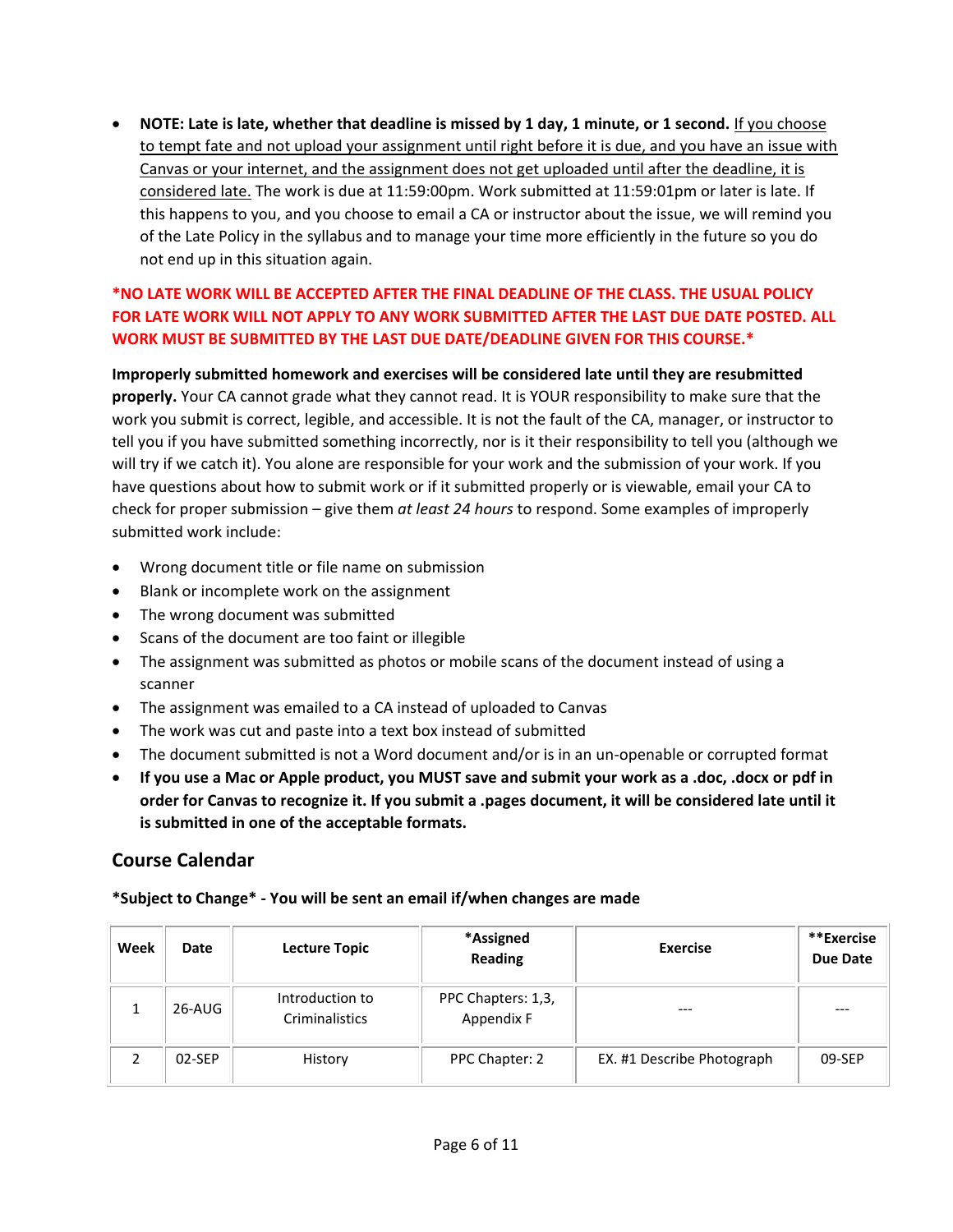| 3                     | 09-SEP        | QA/QC and Accreditation                      | PPC Chapters: 9,10, 12                         | EX. #2 Proper Packaging and<br>Documentation                  | 16-SEP        |
|-----------------------|---------------|----------------------------------------------|------------------------------------------------|---------------------------------------------------------------|---------------|
| 4                     | 16-SEP        | Preserving the Physical<br>Record            | PPC Chapters: 4,5,6                            | EX. #3 Coin Class & Individualizing<br>Characteristics        | 30-SEP        |
| 5                     | 23-SEP        | Metrology                                    | <b>Instructor Provided</b><br>Materials        | EX. #4 Dimensional Analysis<br>Problems                       | 07-OCT        |
| 6                     | 30-SEP        | Introduction to Crime Scene<br>Investigation | PPC Chapters:<br>7,8                           | EX. #5 Mock Crime Scene                                       | 14-OCT        |
| $\overline{7}$        | 07-OCT        | Legal Aspects of<br>Criminalistics           | <b>Instructor Provided</b><br><b>Materials</b> | EX. #6 Assessment of Expert<br>Testimony                      | 21-OCT        |
| 8                     | 14-OCT        | <b>Communication of Forensic</b><br>Results  | PPC Chapter: 11                                |                                                               |               |
| SB                    | 21-OCT        | MIDTERM EXAM                                 | <b>Instructor Provided</b><br><b>Materials</b> | ---                                                           |               |
| 09                    | 28-OCT        | Fundamentals of<br>Microscopy - 1            | <b>Instructor Provided</b><br><b>Materials</b> | EX. #7 Broken Toothpicks, cut and<br>torn paper               | 11-NOV        |
| 10                    | 04-NOV        | Fundamentals of<br>Microscopy - 2            | <b>Instructor Provided</b><br>Materials        | EX. #8 Calibration of Microscope                              | <b>18-NOV</b> |
| 11                    | 11-NOV        | Fundamentals of<br>Microscopy - 3            | <b>Instructor Provided</b><br>Materials        |                                                               |               |
| 12                    | <b>18-NOV</b> | Fundamentals of<br>Photography - 1           | <b>Instructor Provided</b><br>Materials        | EX. #9 Demonstration of Locard's<br><b>Exchange Principle</b> | 09-DEC        |
| 13                    | <b>25-NOV</b> | <b>THANKSGIVING</b>                          | <b>BREAK!</b>                                  | $---$                                                         |               |
| 14                    | 02-DEC        | Fundamentals of<br>Photography - 2           | <b>Instructor Provided</b><br>Materials        | EX. #10 Understanding ISO, F/# &<br><b>Shutter Speed</b>      | 16-DEC        |
| 15                    | 09-DEC        | Fundamentals of<br>Photography - 3           | <b>Instructor Provided</b><br>Materials        |                                                               |               |
| <b>FINALS</b><br>WEEK | 16-DEC        | <b>FINAL EXAM</b><br>(Due 20 DEC)            |                                                |                                                               |               |

\*Additional reading materials will be assigned, and can be found in the reading folders in each module.

\*\*Time given to complete labs varies. Some labs you will have one week, others two weeks. Proper time management will be crucial to successfully completing all of your work.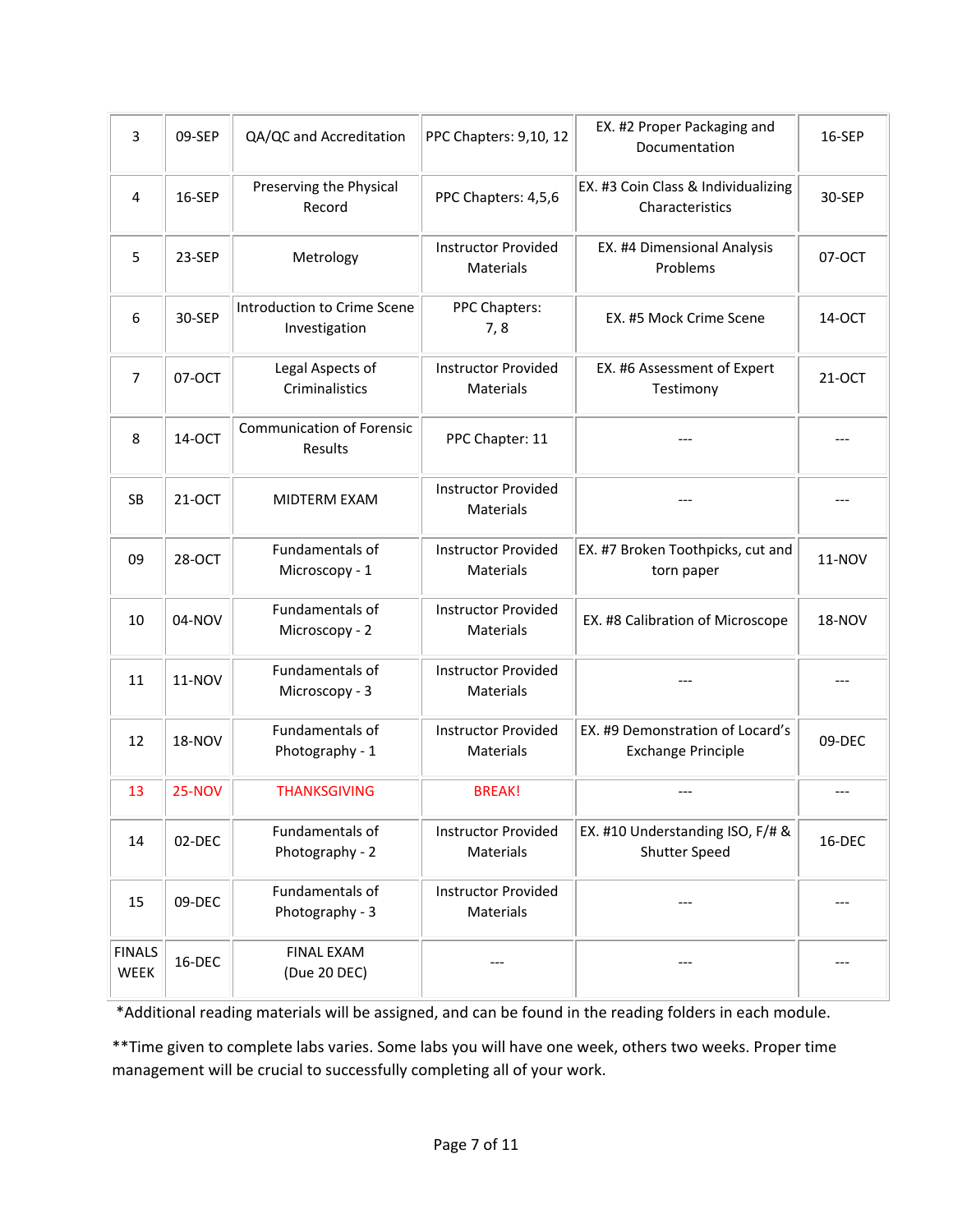# **Assignment of Points**

| <b>Activity/Exercise</b>               | <b>Points</b> | <b>Approximate Percentage</b> |
|----------------------------------------|---------------|-------------------------------|
| Lecture Quizzes; 14 x 10 points each   | 140           | 5%                            |
| Reading Questions; 14 x 20 points each | 280           | 10%                           |
| Midterm                                | 500           | 18%                           |
| <b>Final Exam</b>                      | 500           | 18%                           |
| Exercise 1                             | 50            | 2%                            |
| Exercise 2                             | 50            | 2%                            |
| Exercise 3                             | 200           | 7%                            |
| Exercise 4                             | 100           | 4%                            |
| Exercise 5                             | 200           | 7%                            |
| Exercise 6                             | 100           | 4%                            |
| Exercise 7                             | 200           | 7%                            |
| Exercise 8                             | 100           | 4%                            |
| Exercise 9                             | 200           | 7%                            |
| Exercise 10                            | 200           | 7%                            |
| <b>Total Points</b>                    | 2820          |                               |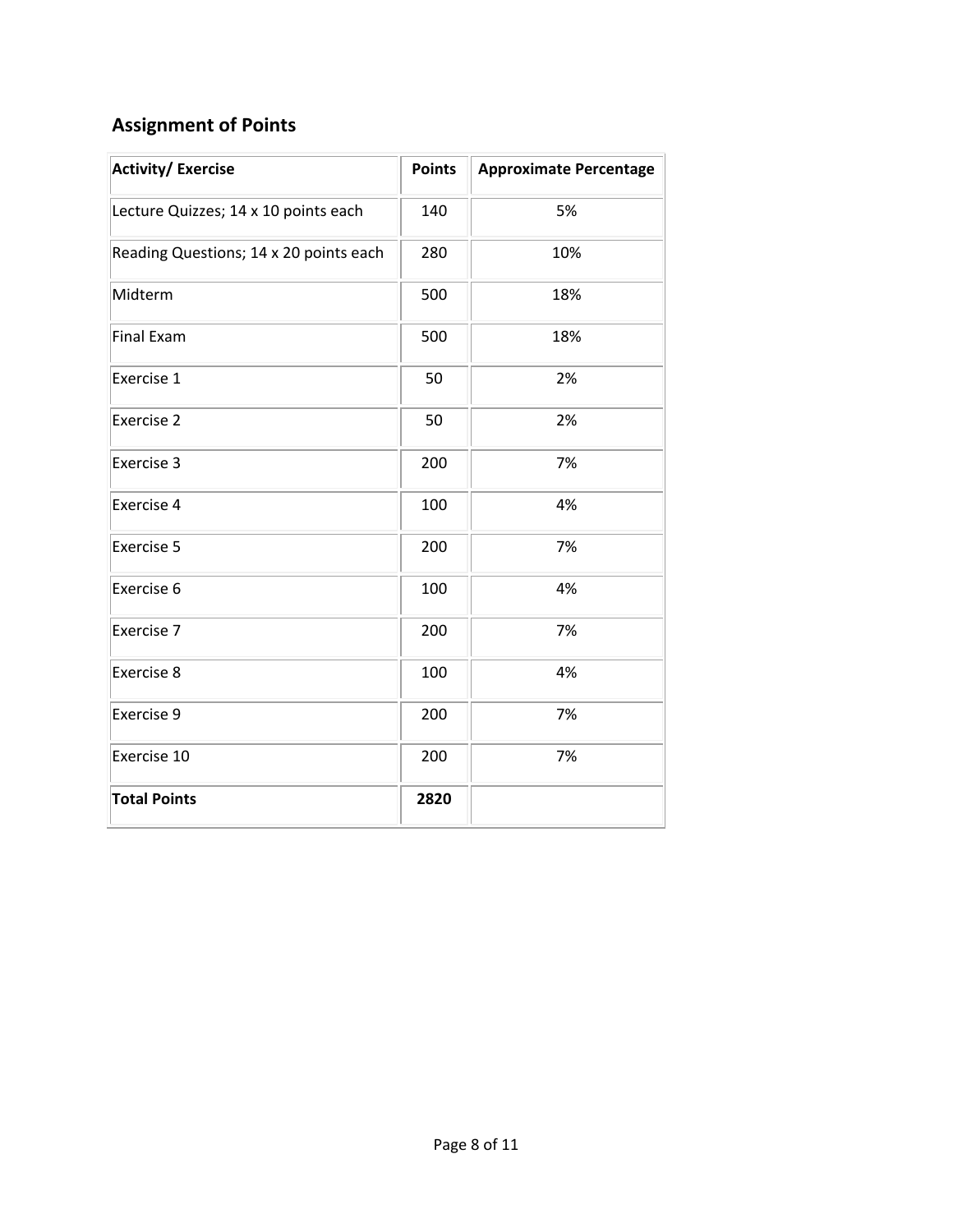# **Grading**

This table contains the minimum number of points a student must earn to achieve a particular letter grade in the class.

| Percent | Minimum Number of Points   Letter Grade |       |
|---------|-----------------------------------------|-------|
| 100%    | 2820                                    | Α     |
| 93%     | 2623                                    | Α     |
| 90%     | 2538                                    | A-    |
| 87%     | 2453                                    | B+    |
| 83%     | 2341                                    | B     |
| 80%     | 2256                                    | $B -$ |
| 77%     | 2171                                    | $C+$  |
| 70%     | 1974                                    | C     |
| 60%     | 1692                                    | D     |
| $<60\%$ | 1691 or less                            | F     |

### **Midterm and Final Exams**

The midterm and final are both worth 500 points. The exams are taken online. Be sure to read the instructions provided for each exam before you begin. No extensions will be granted without prior authorization from the instructor or documented proof of hospitalization/debilitating illness.

### **Policies**

### *Academic Integrity*

All Penn State policies regarding ethics and honorable behavior apply to this course and each student must abide by the Academic Integrity policies set forth by the University Faculty Senate (Policy 49-‐20: Academic Integrity) and the Eberly College of Science. Academic dishonesty is not limited to simply cheating on an exam or assignment. The following is quoted directly from the "PSU Faculty Senate Policies for Students" regarding academic integrity and academic dishonesty: "Academic integrity is the pursuit of scholarly activity free from fraud and deception and is an educational objective of this institution. Academic dishonesty includes, but is not limited to, cheating, plagiarizing, fabricating of information or citations, facilitating acts of academic dishonesty by others, having unauthorized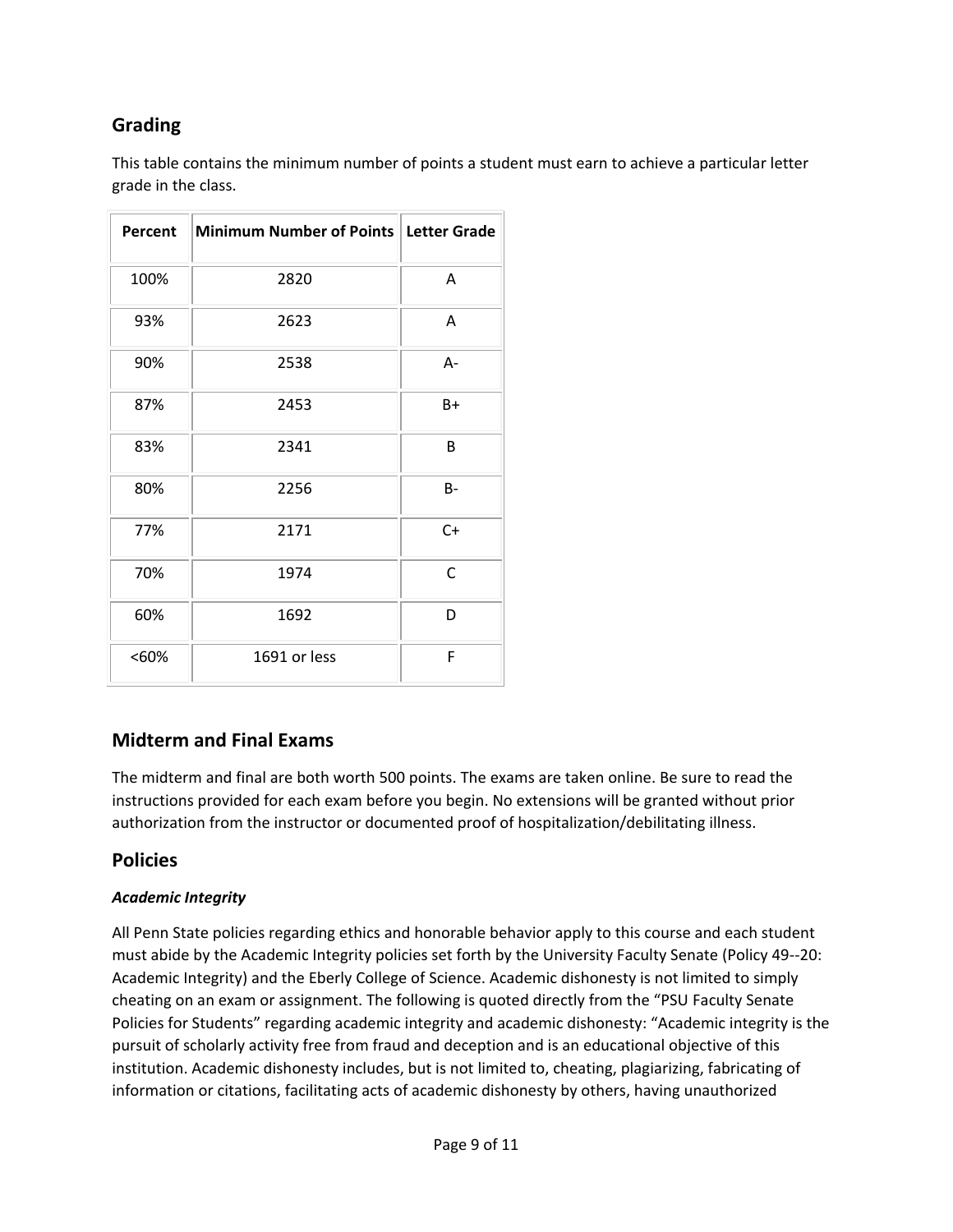possession of examinations, submitting work of another person or work previously used without informing the instructor, or tampering with the academic work of other students." All University and Eberly College of Science policies regarding academic integrity/academic dishonesty apply to this course and the students enrolled in this course. It is your responsibility to be thoroughly familiar with all policies and sanctions. They can be accessed at:

<http://science.psu.edu/current-students/Integrity/Syllabi.html>

<http://www.science.psu.edu/academic/Integrity/Policy.html>

<http://senate.psu.edu/policies-and-rules-forundergraduate-students/>

While discussion of course concepts and cooperative study are strongly encouraged, any collaboration, discussion, assistance, cheating (use of friends, books, notes, the internet, etc.) and plagiarism, etc., are NOT permitted during quizzes, examinations or any other assignments *unless otherwise specified in writing by the instructor.* All exam answers must be your own, and you must not provide any assistance to other students during quizzes homework, or exams. **Any collaboration, discussion, assistance, cheating (use of friends, books, notes, the internet, etc.) about or during a quiz, examination, exercise, homework, assignment, or commitment plagiarism or other unethical or dishonest behavior, will result in failure of the quiz, examination, exercise, homework, and/or assignment and may lead to failure of the course and University disciplinary action. Integrity violations become part of your record.**

Integrity and ethics are considered exceptionally important by the instructor and course assistants. You are entering a profession where your integrity is of paramount importance and cannot be suspect in any way. Do not think lying, stealing, or cheating will be tolerated. Do not tolerate this in other students in the forensic science program – report it. **The sanctions will depend on the offense severity: 0 credit on the quiz, exam, exercise, homework, assignment, or other class assignment up to failure of the course. Ethics violations become part of the academic record.**

**Note: you MUST complete the Academic Integrity Module provided on Canvas. This outlines very specifically what is and is not allowed and what is considered a violation of academic integrity. Be sure to pay attention and take that information to heart.**

Each student in this course is expected to work entirely on her/his own while taking any quiz or exam, to complete exercises or other assignments on her/his own effort without the assistance of others unless directed otherwise by the instructor, and to abide by University and Eberly College of Science policies about academic integrity and academic dishonesty. Academic sanctions are determined and assigned by the instructor or by the instructor together with the College Academic Integrity Committee. Disciplinary sanctions may be recommended by the instructor, the College Committee, or the Associate Dean, and are assigned by the Office of Judicial Affairs. The XF grade is a disciplinary sanction that is only assigned with the concurrence of the instructor, the College of Academic Integrity Committee, and Judicial Affairs.